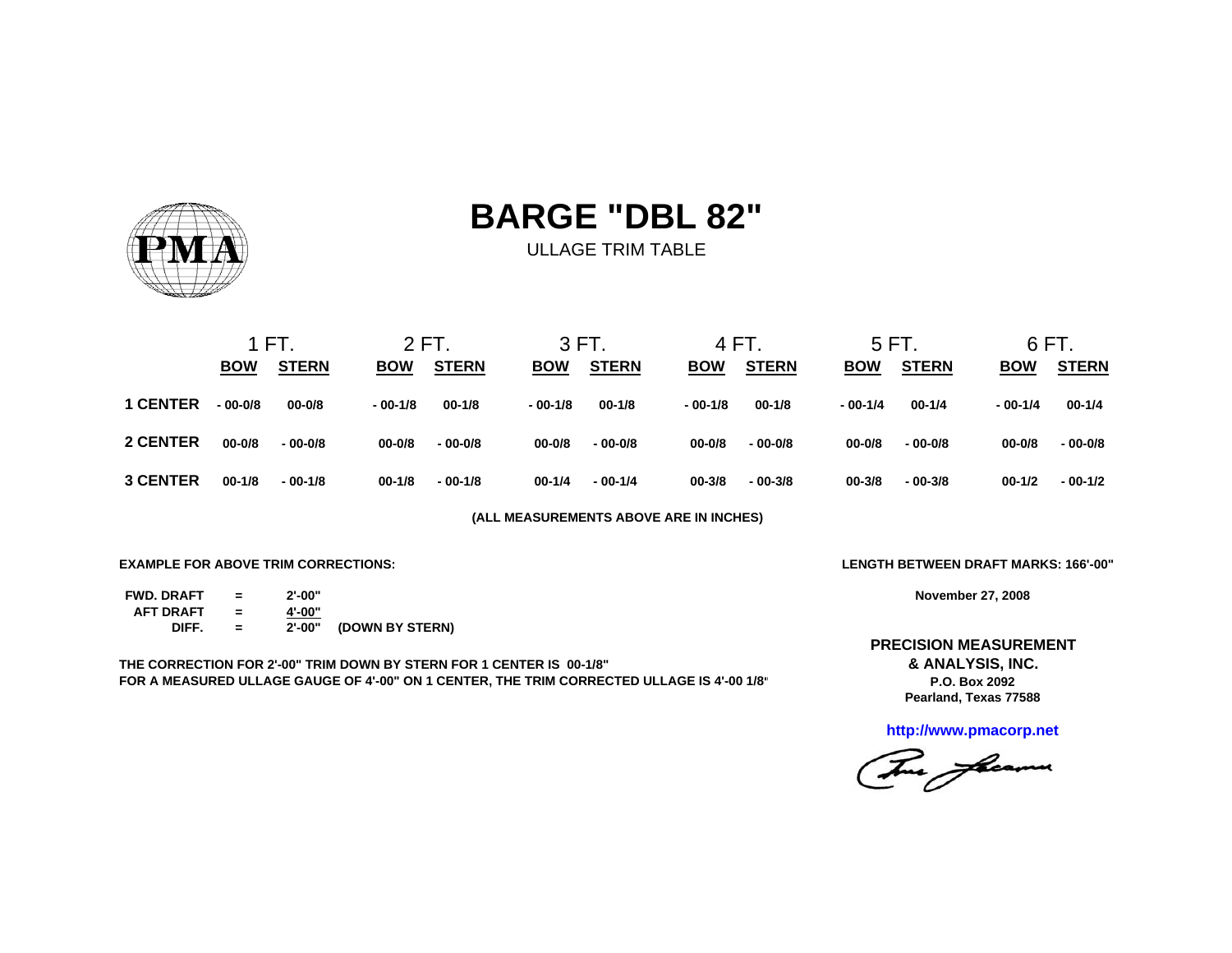

**GAUGE HEIGHT 16'-08"**

CAPACITIES GIVEN IN BARRELS OF 42 U.S. GALLONS

| $\mathsf{N}$            | $0$ FT.<br>$\mathbb{N}$ | 1 FT.<br>$\mathbb N$    | 2 FT.    | $\mathbb{N}$            | 3 FT.    | $\mathbb N$             | 4 FT.    | $\mathbb{N}$            | 5 FT.    | IN                      | 6 FT.    | IN                      | 7 FT.    | $\mathbb N$             | 8 FT.    | $\mathbb N$     | 9 FT.    |
|-------------------------|-------------------------|-------------------------|----------|-------------------------|----------|-------------------------|----------|-------------------------|----------|-------------------------|----------|-------------------------|----------|-------------------------|----------|-----------------|----------|
| $\mathbf 0$             | $\mathbf 0$             | $\mathbf 0$             |          | $\mathbf 0$             | 3,365.89 | $\mathbf 0$             | 3,140.92 | $\mathbf{0}$            | 2,917.21 | $\mathbf 0$             | 2,693.50 | $\mathbf{0}$            | 2,460.35 | $\mathbf{0}$            | 2,203.59 | $\mathbf{0}$    | 1,946.83 |
| 1/4                     | 1/4                     | 1/4                     |          | 1/4                     | 3,360.91 | 1/4                     | 3,136.26 | 1/4                     | 2,912.55 | 1/4                     | 2,688.84 | 1/4                     | 2,455.00 | 1/4                     | 2,198.24 | 1/4             | 1,941.48 |
| 1/2                     | 1/2                     | 1/2                     |          | 1/2                     | 3,355.92 | 1/2                     | 3,131.60 | 1/2                     | 2,907.89 | 1/2                     | 2,684.18 | 1/2                     | 2,449.65 | 1/2                     | 2,192.89 | 1/2             | 1,936.13 |
| 3/4                     | 3/4                     | 3/4                     |          | 3/4                     | 3,350.94 | 3/4                     | 3,126.94 | 3/4                     | 2,903.23 | 3/4                     | 2,679.52 | 3/4                     | 2,444.30 | 3/4                     | 2,187.54 | 3/4             | 1,930.78 |
| $\overline{1}$          | $\overline{1}$          | $\blacktriangleleft$    |          | $\mathbf{1}$            | 3,345.96 | $\overline{1}$          | 3,122.28 | $\blacksquare$          | 2,898.57 | $\overline{1}$          | 2,674.86 | $\mathbf 1$             | 2,438.95 | $\mathbf{1}$            | 2,182.19 | $\mathbf{1}$    | 1,925.43 |
| 1/4                     | 1/4                     | $1/4$                   |          | 1/4                     | 3,341.31 | $1/4$                   | 3,117.62 | 1/4                     | 2,893.91 | $1/4$                   | 2,670.20 | 1/4                     | 2,433.60 | 1/4                     | 2,176.84 | 1/4             | 1,920.08 |
| 1/2                     | 1/2                     | 1/2                     |          | 1/2                     | 3,336.66 | 1/2                     | 3,112.95 | 1/2                     | 2,889.25 | 1/2                     | 2,665.54 | 1/2                     | 2,428.25 | 1/2                     | 2,171.49 | 1/2             | 1,914.73 |
| 3/4                     | 3/4                     | 3/4                     |          | 3/4                     | 3,332.02 | 3/4                     | 3,108.29 | 3/4                     | 2,884.59 | 3/4                     | 2,660.88 | 3/4                     | 2,422.90 | 3/4                     | 2,166.14 | 3/4             | 1,909.38 |
| $\overline{2}$          | $\overline{2}$          | $\overline{2}$          |          | $\overline{2}$          | 3,327.37 | $\overline{2}$          | 3,103.63 | $2^{\circ}$             | 2,879.92 | $\overline{2}$          | 2.656.22 | $\overline{2}$          | 2,417.56 | $\overline{2}$          | 2,160.79 | $\overline{2}$  | 1,904.03 |
| 1/4                     | 1/4                     | 1/4                     |          | 1/4                     | 3,322.71 | 1/4                     | 3,098.97 | 1/4                     | 2,875.26 | 1/4                     | 2,651.56 | 1/4                     | 2,412.21 | 1/4                     | 2,155.44 | 1/4             | 1,898.68 |
| 1/2                     | 1/2                     | 1/2                     |          | 1/2                     | 3,318.05 | 1/2                     | 3,094.31 | 1/2                     | 2,870.60 | 1/2                     | 2,646.89 | 1/2                     | 2,406.86 | 1/2                     | 2,150.10 | 1/2             | 1,893.33 |
| 3/4                     | 3/4                     | 3/4                     |          | 3/4                     | 3,313.39 | 3/4                     | 3,089.65 | 3/4                     | 2,865.94 | 3/4                     | 2,642.23 | 3/4                     | 2,401.51 | 3/4                     | 2,144.75 | 3/4             | 1,887.98 |
| $\overline{\mathbf{3}}$ | $\mathbf{3}$            | $\overline{\mathbf{3}}$ |          | $\overline{\mathbf{3}}$ | 3,308.73 | $\overline{\mathbf{3}}$ | 3,084.99 | $\mathbf{3}$            | 2,861.28 | $\overline{\mathbf{3}}$ | 2,637.57 | $\mathbf{3}$            | 2,396.16 | $\overline{\mathbf{3}}$ | 2,139.40 | $\mathbf{3}$    | 1,882.64 |
| 1/4                     | 1/4                     | 1/4                     |          | 1/4                     | 3,304.07 | 1/4                     | 3,080.33 | 1/4                     | 2,856.62 | 1/4                     | 2,632.91 | 1/4                     | 2,390.81 | 1/4                     | 2,134.05 | 1/4             | 1,877.29 |
| 1/2                     | 1/2                     | 1/2                     |          | 1/2                     | 3,299.40 | 1/2                     | 3,075.67 | 1/2                     | 2,851.96 | 1/2                     | 2,628.25 | 1/2                     | 2,385.46 | $1/2$                   | 2,128.70 | 1/2             | 1,871.94 |
| 3/4                     | 3/4                     | 3/4                     |          | 3/4                     | 3,294.74 | 3/4                     | 3,071.01 | 3/4                     | 2,847.30 | 3/4                     | 2,623.59 | 3/4                     | 2,380.11 | 3/4                     | 2,123.35 | 3/4             | 1,866.59 |
| $\overline{4}$          | $\overline{4}$          | $\overline{4}$          |          | $\overline{4}$          | 3,290.08 | $\overline{a}$          | 3,066.35 | $\overline{\mathbf{4}}$ | 2,842.64 | $\overline{4}$          | 2,618.93 | $\overline{\mathbf{4}}$ | 2,374.76 | 4                       | 2,118.00 | $\overline{4}$  | 1,861.24 |
| 1/4                     | 1/4                     | 1/4                     |          | 1/4                     | 3,285.41 | 1/4                     | 3,061.69 | 1/4                     | 2,837.98 | $1/4$                   | 2,614.28 | 1/4                     | 2,369.41 | 1/4                     | 2,112.65 | 1/4             | 1,855.89 |
| 1/2                     | 1/2                     | 1/2                     |          | 1/2                     | 3,280.75 | 1/2                     | 3,057.03 | 1/2                     | 2,833.32 | 1/2                     | 2,609.62 | 1/2                     | 2,364.06 | 1/2                     | 2,107.30 | 1/2             | 1,850.54 |
| 3/4                     | 3/4                     | 3/4                     |          | 3/4                     | 3,276.09 | 3/4                     | 3,052.37 | 3/4                     | 2,828.66 | 3/4                     | 2,604.97 | 3/4                     | 2,358.71 | 3/4                     | 2,101.95 | 3/4             | 1,845.19 |
| $5\phantom{.0}$         | 5                       | $5\phantom{.0}$         |          | $5\phantom{.0}$         | 3,271.43 | $5\phantom{.0}$         | 3,047.71 | $5^{\circ}$             | 2,824.00 | 5                       | 2,600.31 | $5\phantom{.0}$         | 2,353.36 | 5                       | 2,096.60 | $5\overline{5}$ | 1,839.84 |
| 1/4                     | 1/4                     | 1/4                     |          | 1/4                     | 3,266.76 | 1/4                     | 3,043.05 | 1/4                     | 2,819.34 | 1/4                     | 2,595.66 | 1/4                     | 2,348.02 | 1/4                     | 2,091.25 | 1/4             | 1,834.49 |
| 1/2                     | 1/2                     | 1/2                     |          | 1/2                     | 3,262.10 | 1/2                     | 3,038.39 | 1/2                     | 2,814.68 | 1/2                     | 2,591.01 | 1/2                     | 2,342.67 | 1/2                     | 2,085.90 | 1/2             | 1,829.14 |
| 3/4                     | 3/4                     | 3/4                     |          | 3/4                     | 3,257.44 | 3/4                     | 3,033.72 | 3/4                     | 2,810.02 | 3/4                     | 2,586.37 | 3/4                     | 2,337.32 | 3/4                     | 2,080.56 | 3/4             | 1,823.79 |
| 6                       | 6                       | 6                       |          | 6                       | 3,252.77 | 6                       | 3,029.06 | 6                       | 2,805.36 | 6                       | 2,581.72 | 6                       | 2,331.97 | 6                       | 2,075.21 | 6               | 1,818.44 |
| 1/4                     | 1/4                     | 1/4                     |          | 1/4                     | 3,248.11 | 1/4                     | 3,024.40 | 1/4                     | 2,800.69 | 1/4                     | 2,577.07 | 1/4                     | 2,326.62 | 1/4                     | 2,069.86 | 1/4             | 1,813.10 |
| $1/2$                   | 1/2                     | 1/2                     |          | 1/2                     | 3,243.45 | 1/2                     | 3,019.74 | 1/2                     | 2,796.03 | $1/2$                   | 2,572.42 | 1/2                     | 2,321.27 | $1/2$                   | 2,064.51 | 1/2             | 1,807.75 |
| 3/4                     | 3/4                     | 3/4                     |          | 3/4                     | 3,238.79 | 3/4                     | 3,015.08 | 3/4                     | 2,791.37 | 3/4                     | 2,567.77 | 3/4                     | 2,315.92 | 3/4                     | 2,059.16 | 3/4             | 1,802.40 |
| $\overline{7}$          | $\overline{7}$          | $\overline{7}$          |          | $\overline{7}$          | 3,234.13 | $\overline{7}$          | 3,010.42 | $\overline{7}$          | 2,786.71 | $\overline{7}$          | 2,563.12 | $\overline{7}$          | 2,310.57 | $\overline{7}$          | 2,053.81 | $\overline{7}$  | 1,797.05 |
| 1/4                     | 1/4                     | 1/4                     | 3,440.19 | 1/4                     | 3,229.47 | 1/4                     | 3,005.76 | 1/4                     | 2,782.05 | 1/4                     | 2,558.47 | 1/4                     | 2,305.22 | 1/4                     | 2,048.46 | 1/4             | 1,791.70 |
| 1/2                     | 1/2                     | 1/2                     | 3,439.03 | 1/2                     | 3,224.81 | 1/2                     | 3,001.10 | 1/2                     | 2,777.39 | 1/2                     | 2,553.82 | 1/2                     | 2,299.87 | 1/2                     | 2,043.11 | 1/2             | 1,786.35 |
| 3/4                     | 3/4                     | 3/4                     | 3,437.86 | 3/4                     | 3,220.15 | 3/4                     | 2,996.44 | 3/4                     | 2,772.73 | 3/4                     | 2,549.17 | 3/4                     | 2,294.52 | 3/4                     | 2,037.76 | 3/4             | 1,781.00 |
| 8                       | 8                       | 8                       | 3,436.70 | 8                       | 3,215.49 | 8                       | 2,991.78 | 8                       | 2,768.07 | 8                       | 2,544.53 | 8                       | 2,289.17 | 8                       | 2,032.41 | 8               | 1,775.65 |
| 1/4                     | 1/4                     | 1/4                     | 3,434.02 | 1/4                     | 3,210.83 | 1/4                     | 2,987.12 | 1/4                     | 2,763.41 | 1/4                     | 2,539.53 | 1/4                     | 2,283.83 | 1/4                     | 2,027.06 | 1/4             | 1,770.30 |
| 1/2                     | 1/2                     | 1/2                     | 3,431.34 | 1/2                     | 3,206.17 | 1/2                     | 2,982.46 | 1/2                     | 2,758.75 | 1/2                     | 2,534.53 | 1/2                     | 2,278.48 | 1/2                     | 2,021.71 | 1/2             | 1,764.95 |
| 3/4                     | 3/4                     | 3/4                     | 3,428.66 | 3/4                     | 3,201.51 | 3/4                     | 2,977.80 | 3/4                     | 2,754.09 | 3/4                     | 2,529.54 | 3/4                     | 2,273.13 | 3/4                     | 2,016.37 | 3/4             | 1,759.60 |
| 9                       | 9                       | 9                       | 3,425.98 | 9                       | 3,196.85 | 9                       | 2,973.14 | 9                       | 2,749.43 | 9                       | 2,524.54 | 9                       | 2,267.78 | 9                       | 2,011.02 | 9               | 1,754.25 |
| 1/4                     | 1/4                     | 1/4                     | 3,421.50 | 1/4                     | 3,192.18 | 1/4                     | 2,968.48 | 1/4                     | 2,744.77 | 1/4                     | 2,519.19 | 1/4                     | 2,262.43 | 1/4                     | 2,005.67 | 1/4             | 1,748.91 |
| 1/2                     | 1/2                     | 1/2                     | 3,417.03 | 1/2                     | 3,187.52 | 1/2                     | 2,963.82 | 1/2                     | 2,740.11 | 1/2                     | 2,513.84 | 1/2                     | 2,257.08 | 1/2                     | 2,000.32 | 1/2             | 1,743.56 |
| 3/4                     | 3/4                     | 3/4                     | 3,412.55 | 3/4                     | 3,182.86 | 3/4                     | 2,959.15 | 3/4                     | 2,735.45 | 3/4                     | 2,508.49 | 3/4                     | 2,251.73 | 3/4                     | 1,994.97 | 3/4             | 1,738.21 |
| 10                      | 10                      | 10                      | 3,408.08 | 10                      | 3,178.20 | 10                      | 2,954.49 | 10                      | 2,730.79 | 10                      | 2,503.14 | 10                      | 2,246.38 | 10 <sup>10</sup>        | 1,989.62 | 10 <sup>1</sup> | 1,732.86 |
| 1/4                     | 1/4                     | 1/4                     | 3,402.83 | 1/4                     | 3,173.54 | 1/4                     | 2,949.83 | 1/4                     | 2,726.12 | 1/4                     | 2,497.79 | 1/4                     | 2,241.03 | 1/4                     | 1,984.27 | 1/4             | 1,727.51 |
| 1/2                     | 1/2                     | 1/2                     | 3,397.59 | 1/2                     | 3,168.88 | 1/2                     | 2,945.17 | 1/2                     | 2,721.46 | 1/2                     | 2,492.44 | 1/2                     | 2,235.68 | 1/2                     | 1,978.92 | 1/2             | 1,722.16 |
| 3/4                     | 3/4                     | 3/4                     | 3,392.35 | 3/4                     | 3,164.22 | 3/4                     | 2,940.51 | 3/4                     | 2,716.80 | 3/4                     | 2,487.09 | 3/4                     | 2,230.33 | 3/4                     | 1,973.57 | 3/4             | 1,716.81 |
| 11                      | 11                      | 11                      | 3,387.11 | 11                      | 3,159.56 | 11                      | 2,935.85 | 11                      | 2,712.14 | 11                      | 2,481.75 | 11                      | 2,224.98 | 11                      | 1,968.22 | 11              | 1,711.46 |
| 1/4                     | 1/4                     | 1/4                     | 3,381.80 | 1/4                     | 3,154.90 | 1/4                     | 2,931.19 | 1/4                     | 2,707.48 | 1/4                     | 2,476.40 | 1/4                     | 2,219.63 | 1/4                     | 1,962.87 | 1/4             | 1,706.11 |
| 1/2                     | 1/2                     | 1/2                     | 3,376.50 | 1/2                     | 3,150.24 | 1/2                     | 2,926.53 | 1/2                     | 2,702.82 | 1/2                     | 2,471.05 | 1/2                     | 2,214.29 | 1/2                     | 1,957.52 | 1/2             | 1,700.76 |
| 3/4                     | 3/4                     | 3/4                     | 3,371.19 | 3/4                     | 3,145.58 | 3/4                     | 2,921.87 | 3/4                     | 2,698.16 | 3/4                     | 2,465.70 | 3/4                     | 2,208.94 | 3/4                     | 1,952.17 | 3/4             | 1,695.41 |

**BARGE STRAPPED AND COMPUTED IN ACCORDANCE WITH MPMS CHAPTER 2.7. CAPACITY TABLE ONLY APPLIES WHEN BARGE IS ON EVEN KEEL. CAPACITY TABLE EXTENDS TO EXTREME HEIGHT OF TANK. CAPACITY TABLE ONLY APPLIES TO ULLAGE GAUGES TAKEN WITH "HERMETIC" CLOSED GAUGING DEVICE. GAUGE POINT: (HERMETIC) LOCATED ON CENTERLINE AND 26'-03" FORWARD OF AFT BULKHEAD.**

CERTIFIED CHART FOR THE ABOVE NAMED TANK ONLY.

**PRECISION MEASUREMENT & ANALYSIS, INC. P.O. Box 2092 Pearland, Texas 77588 http://www.pmacorp.net**

The freeman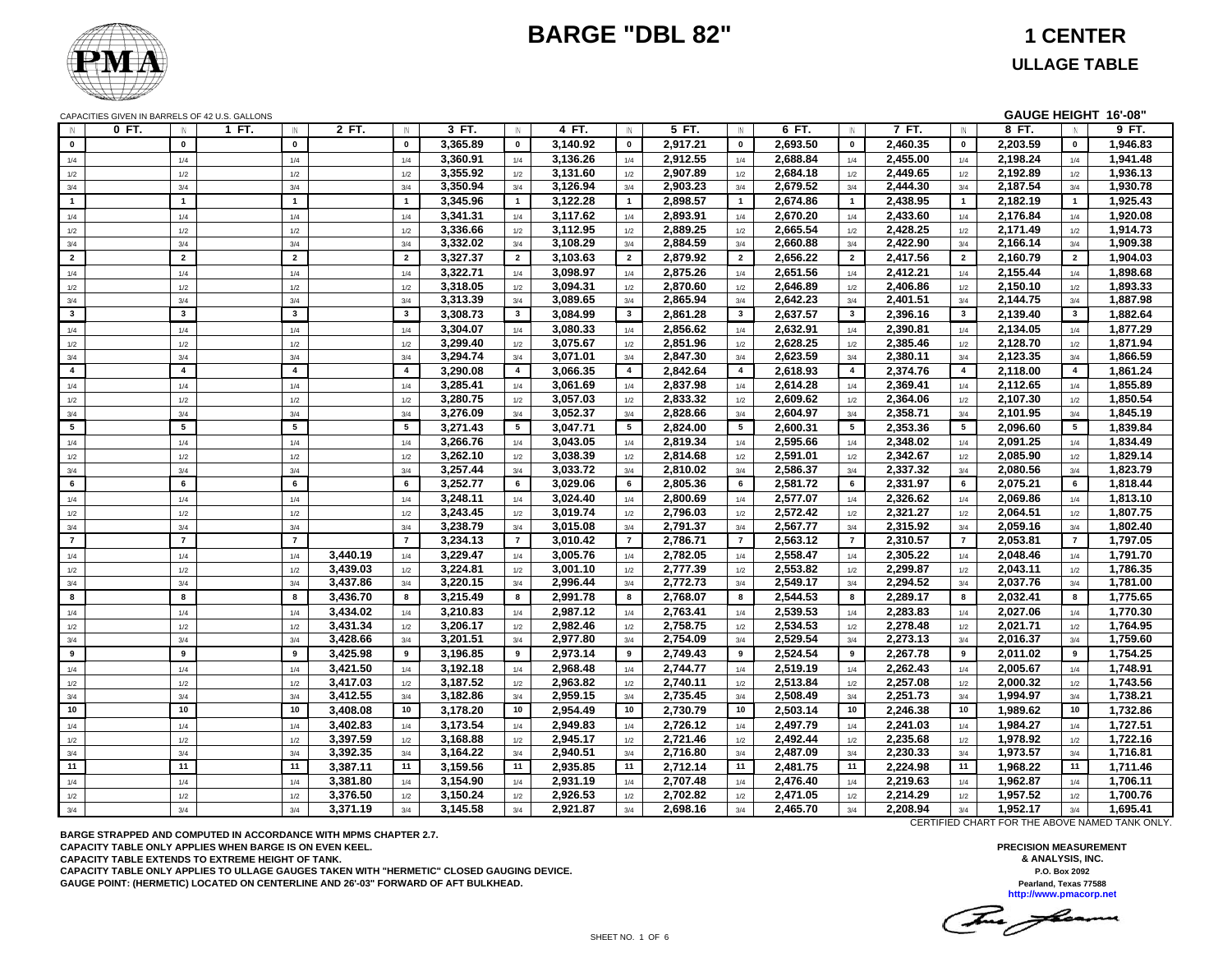

### **ULLAGE TABLE**

|                | CAPACITIES GIVEN IN BARRELS OF 42 U.S. GALLONS |                         |                      |                         |                    |                 |                  |                         |                  |                         |                  |                         |             |                         |        |                         | GAUGE HEIGHT 16'-08"    |        |
|----------------|------------------------------------------------|-------------------------|----------------------|-------------------------|--------------------|-----------------|------------------|-------------------------|------------------|-------------------------|------------------|-------------------------|-------------|-------------------------|--------|-------------------------|-------------------------|--------|
| $\mathsf{N}$   | 10 FT.                                         | $\mathsf{I}$            | 11 FT.               | $\mathbb{N}$            | 12 FT.             | $\mathsf{IN}$   | 13 FT.           | $\mathbb N$             | 14 FT.           | $\mathsf{IN}$           | 15 FT.           | IN                      | 16 FT.      | IN                      | 17 FT. | IN                      | 18 FT.<br>IN            | 19 FT. |
| $\mathbf 0$    | 1,690.06                                       | $\mathbf 0$             | 1,433.30             | $\mathbf 0$             | 1,177.14           | $\mathbf{0}$    | 920.52           | $\mathbf 0$             | 663.91           | $\mathbf{0}$            | 412.37           | $\mathbf 0$             | 155.51      | $\mathbf 0$             |        | $\mathbf 0$             | $\mathbf{0}$            |        |
| 1/4            | 1,684.71                                       | 1/4                     | 1,427.96             | 1/4                     | 1,171.79           | 1/4             | 915.18           | 1/4                     | 658.60           | 1/4                     | 407.02           | 1/4                     | 150.16      | 1/4                     |        | 1/4                     | 1/4                     |        |
| 1/2            | 1,679.37                                       | 1/2                     | 1,422.62             | 1/2                     | 1,166.44           | 1/2             | 909.83           | 1/2                     | 653.28           | 1/2                     | 401.66           | 1/2                     | 144.81      | 1/2                     |        | $1/2\,$                 | 1/2                     |        |
| 3/4            | 1,674.02                                       | 3/4                     | 1,417.28             | 3/4                     | 1,161.10           | 3/4             | 904.48           | 3/4                     | 647.97           | 3/4                     | 396.31           | 3/4                     | 139.46      | 3/4                     |        | 3/4                     | 3/4                     |        |
| $\overline{1}$ | 1,668.67                                       | $\mathbf{1}$            | 1,411.93             | $\overline{1}$          | 1,155.75           | $\mathbf{1}$    | 899.14           | $\overline{1}$          | 642.65           | $\overline{1}$          | 390.96           | $\overline{1}$          | 134.11      | $\overline{1}$          |        | $\overline{\mathbf{1}}$ | $\mathbf{1}$            |        |
| 1/4            | 1,663.32                                       | 1/4                     | 1,406.60             | 1/4                     | 1,150.41           | 1/4             | 893.79           | 1/4                     | 637.40           | 1/4                     | 385.61           | 1/4                     | 128.76      | 1/4                     |        | 1/4                     | 1/4                     |        |
| 1/2            | 1,657.97                                       | 1/2                     | 1,401.26             | 1/2                     | 1,145.06           | 1/2             | 888.45           | 1/2                     | 632.15           | 1/2                     | 380.26           | 1/2                     | 123.42      | 1/2                     |        | 1/2                     | 1/2                     |        |
| 3/4            | 1,652.62                                       | 3/4                     | 1,395.93             | 3/4                     | 1,139.71           | 3/4             | 883.10           | 3/4                     | 626.90           | 3/4                     | 374.91           | 3/4                     | 118.07      | 3/4                     |        | 3/4                     | 3/4                     |        |
| $\overline{2}$ | 1,647.27                                       | $\overline{2}$          | 1,390.59             | $\overline{2}$          | 1,134.37           | $\overline{2}$  | 877.75           | $\overline{2}$          | 621.64           | $\overline{2}$          | 369.56           | $\overline{2}$          | 112.73      | $\overline{2}$          |        | $\overline{2}$          | $\overline{2}$          |        |
| 1/4            | 1,641.92                                       | 1/4                     | 1,385.26             | 1/4                     | 1,129.02           | 1/4             | 872.41           | 1/4                     | 616.42           | 1/4                     | 364.21           | 1/4                     | 107.39      | 1/4                     |        | 1/4                     | 1/4                     |        |
| 1/2            | 1,636.57                                       | 1/2                     | 1,379.92             | $1/2$                   | 1,123.67           | 1/2             | 867.06           | 1/2                     | 611.21           | 1/2                     | 358.85           | 1/2                     | 102.06      | 1/2                     |        | 1/2                     | 1/2                     |        |
| 3/4            | 1,631.22                                       | 3/4                     | 1,374.59             | 3/4                     | 1,118.33           | 3/4             | 861.72           | 3/4                     | 605.99           | 3/4                     | 353.50           | 3/4                     | 96.72       | 3/4                     |        | 3/4                     | 3/4                     |        |
| $\mathbf{3}$   | 1,625.87                                       | $\overline{\mathbf{3}}$ | 1,369.25             | $\overline{\mathbf{3}}$ | 1,112.98           | $\mathbf{3}$    | 856.37           | $\overline{\mathbf{3}}$ | 600.77           | $\overline{\mathbf{3}}$ | 348.15           | $\overline{\mathbf{3}}$ | 91.39       | $\overline{\mathbf{3}}$ |        | $\overline{\mathbf{3}}$ | $\overline{\mathbf{3}}$ |        |
| 1/4            | 1,620.52                                       | 1/4                     | 1,363.92             | 1/4                     | 1,107.64           | 1/4             | 851.02           | 1/4                     | 595.55           | 1/4                     | 342.80           | 1/4                     | 86.06       | 1/4                     |        | 1/4                     | 1/4                     |        |
| 1/2            | 1,615.18                                       | 1/2                     | 1,358.58             | 1/2                     | 1,102.29           | 1/2             | 845.68           | 1/2                     | 590.33           | 1/2                     | 337.45           | 1/2                     | 80.74       | 1/2                     |        | 1/2                     | 1/2                     |        |
| 3/4            | 1,609.83                                       | 3/4                     | 1,353.25             | 3/4                     | 1,096.94           | 3/4             | 840.33           | 3/4                     | 585.11           | 3/4                     | 332.10           | 3/4                     | 75.42       | 3/4                     |        | 3/4                     | 3/4                     |        |
| $\overline{4}$ | 1,604.48                                       | $\overline{4}$          | 1,347.92             | $\overline{4}$          | 1,091.60           | $\overline{4}$  | 834.99           | $\overline{4}$          | 579.89           | $\overline{4}$          | 326.75           | $\overline{4}$          | 70.09       | $\overline{4}$          |        | $\overline{\mathbf{4}}$ | $\overline{\mathbf{4}}$ |        |
| 1/4            | 1,599.13                                       | 1/4                     | 1,342.58             | 1/4                     | 1,086.25           | 1/4             | 829.64           | 1/4                     | 574.68           | 1/4                     | 321.40           | 1/4                     | 64.80       | 1/4                     |        | 1/4                     | 1/4                     |        |
| 1/2            | 1,593.78                                       | 1/2                     | 1,337.25             | 1/2                     | 1,080.91           | 1/2             | 824.29           | 1/2                     | 569.46           | 1/2                     | 316.04           | 1/2                     | 59.50       | 1/2                     |        | 1/2                     | 1/2                     |        |
| 3/4            | 1,588.43                                       | 3/4                     | 1,331.91             | 3/4                     | 1,075.56           | 3/4             | 818.95           | 3/4                     | 564.24           | 3/4                     | 310.69           | 3/4                     | 54.21       | 3/4                     |        | 3/4                     | 3/4                     |        |
| 5 <sub>5</sub> | 1,583.08                                       | $5\phantom{.0}$         | 1,326.58             | 5                       | 1,070.21           | $5\overline{5}$ | 813.60           | $5\overline{5}$         | 559.02           | $5\overline{5}$         | 305.34           | $5\overline{5}$         | 48.91       | 5                       |        | 5                       | 5                       |        |
| 1/4            | 1,577.73                                       | 1/4                     | 1,321.24             | 1/4                     | 1,064.87           | 1/4             | 808.25           | 1/4                     | 553.80           | 1/4                     | 299.99           | 1/4                     | 43.76       | 1/4                     |        | 1/4                     | 1/4                     |        |
| 1/2            | 1,572.38                                       | 1/2                     | 1,315.91             | 1/2                     | 1,059.52           | 1/2             | 802.91           | 1/2                     | 548.58           | 1/2                     | 294.64           | 1/2                     | 38.61       | 1/2                     |        | 1/2                     | 1/2                     |        |
| 3/4            | 1,567.03                                       | 3/4                     | 1,310.57             | 3/4                     | 1,054.18           | 3/4             | 797.56           | 3/4                     | 543.37           | 3/4                     | 289.29           | 3/4                     | 33.46       | 3/4                     |        | 3/4                     | 3/4                     |        |
| 6              | 1,561.68                                       | 6                       | 1,305.24             | 6                       | 1,048.83           | 6               | 792.22           | 6                       | 538.15           | 6                       | 283.94           | 6                       | 28.32       | 6                       |        | 6                       | 6                       |        |
| 1/4            | 1,556.33                                       | 1/4                     | 1,299.90             | 1/4                     | 1,043.48           | 1/4             | 786.87           | 1/4                     | 532.93           | 1/4                     | 278.59           | 1/4                     | 24.20       | 1/4                     |        | 1/4                     | 1/4                     |        |
| 1/2            | 1,550.98                                       | 1/2                     | 1,294.57             | 1/2                     | 1,038.14           | 1/2             | 781.52           | 1/2                     | 527.71           | 1/2                     | 273.24           | 1/2                     | 20.08       | 1/2                     |        | 1/2                     | 1/2                     |        |
| 3/4            | 1,545.64                                       | 3/4                     | 1,289.23             | 3/4                     | 1,032.79           | 3/4             | 776.18           | 3/4                     | 522.49           | 3/4                     | 267.88           | 3/4                     | 15.96       | 3/4                     |        | 3/4                     | 3/4                     |        |
| $\overline{7}$ | 1,540.29                                       | $\overline{7}$          | 1,283.90             | $\overline{7}$          | 1,027.45           | $\overline{7}$  | 770.83           | $\overline{7}$          | 517.28           | $\overline{7}$          | 262.53           | $\overline{7}$          | 11.84       | $\overline{7}$          |        | $\overline{7}$          | $\overline{7}$          |        |
| 1/4            | 1,534.94                                       | 1/4                     | 1,278.56             | 1/4                     | 1,022.10           | 1/4             | 765.49           | 1/4                     | 512.06           | 1/4                     | 257.18           | 1/4                     | 9.69        | 1/4                     |        | 1/4                     | 1/4                     |        |
| 1/2            | 1,529.59                                       | 1/2                     | 1,273.23             | 1/2                     | 1,016.75           | 1/2             | 760.14           | 1/2                     | 506.84           | 1/2                     | 251.83           | 1/2                     | 7.55        | 1/2                     |        | 1/2                     | 1/2                     |        |
| 3/4            | 1,524.24                                       | 3/4                     | 1,267.89             | 3/4                     | 1,011.41           | 3/4             | 754.79           | 3/4                     | 501.62           | 3/4                     | 246.48           | 3/4<br>8                | 5.40        | 3/4                     |        | 3/4                     | 3/4                     |        |
| 8              | 1,518.89                                       | 8                       | 1,262.56             | 8                       | 1,006.06           | 8               | 749.45           | 8                       | 496.40           | 8                       | 241.13           |                         | 3.26<br>$=$ | 8                       |        | 8                       | 8                       |        |
| 1/4            | 1,513.54                                       | 1/4                     | 1,257.22<br>1,251.89 | 1/4                     | 1,000.71<br>995.37 | 1/4             | 744.10<br>738.76 | 1/4                     | 491.18           | 1/4                     | 235.78<br>230.43 | 1/4                     |             | 1/4                     |        | $1/4\,$                 | 1/4                     |        |
| 1/2            | 1,508.19<br>1,502.84                           | 1/2<br>3/4              | 1,246.55             | 1/2<br>3/4              | 990.02             | 1/2<br>3/4      | 733.41           | 1/2<br>3/4              | 485.97<br>480.75 | 1/2<br>3/4              | 225.07           | 1/2<br>3/4              |             | 1/2<br>3/4              |        | 1/2<br>3/4              | 1/2<br>3/4              |        |
| 3/4<br>9       | 1,497.49                                       | 9                       | 1,241.22             | 9                       | 984.68             | 9               | 728.06           | 9                       | 475.53           | 9                       | 219.72           | 9                       |             | 9                       |        | 9                       | 9                       |        |
|                | 1,492.14                                       |                         | 1,235.88             |                         | 979.33             |                 | 722.72           |                         | 470.31           | 1/4                     | 214.37           | $1/4$                   |             | 1/4                     |        | 1/4                     |                         |        |
| 1/4            | 1,486.79                                       | 1/4<br>1/2              | 1,230.55             | 1/4<br>1/2              | 973.98             | 1/4<br>1/2      | 717.37           | 1/4<br>1/2              | 465.09           | 1/2                     | 209.02           | 1/2                     |             | 1/2                     |        | 1/2                     | $1/4\,$<br>1/2          |        |
| 1/2<br>3/4     | 1,481.45                                       | 3/4                     | 1,225.21             | 3/4                     | 968.64             | 3/4             | 712.03           | 3/4                     | 459.87           | 3/4                     | 203.67           | 3/4                     |             | 3/4                     |        | 3/4                     | 3/4                     |        |
| 10             | 1,476.10                                       | 10                      | 1,219.88             | 10                      | 963.29             | 10              | 706.68           | 10                      | 454.65           | 10                      | 198.32           | 10                      |             | 10                      |        | 10                      | 10                      |        |
| 1/4            | 1.470.75                                       | 1/4                     | 1.214.54             | 1/4                     | 957.95             | 1/4             | 701.33           | 1/4                     | 449.40           | 1/4                     | 192.97           | 1/4                     |             | 1/4                     |        | 1/4                     | 1/4                     |        |
| 1/2            | 1,465.40                                       | 1/2                     | 1,209.20             | 1/2                     | 952.60             | 1/2             | 695.99           | 1/2                     | 444.15           | 1/2                     | 187.62           | 1/2                     |             | 1/2                     |        | 1/2                     | 1/2                     |        |
| 3/4            | 1,460.05                                       | 3/4                     | 1,203.86             | 3/4                     | 947.25             | 3/4             | 690.64           | 3/4                     | 438.89           | 3/4                     | 182.26           | 3/4                     |             | 3/4                     |        | 3/4                     | 3/4                     |        |
| 11             | 1,454.70                                       | 11                      | 1,198.52             | 11                      | 941.91             | 11              | 685.29           | 11                      | 433.64           | 11                      | 176.91           | 11                      |             | 11                      |        | 11                      | 11                      |        |
| 1/4            | 1.449.35                                       | 1/4                     | 1,193.17             | 1/4                     | 936.56             | 1/4             | 679.95           | 1/4                     | 428.32           | 1/4                     | 171.56           | 1/4                     |             | 1/4                     |        | 1/4                     | 1/4                     |        |
| 1/2            | 1,444.00                                       | 1/2                     | 1,187.83             | 1/2                     | 931.22             | 1/2             | 674.60           | 1/2                     | 423.00           | 1/2                     | 166.21           | 1/2                     |             | 1/2                     |        | 1/2                     | 1/2                     |        |
| 3/4            | 1,438.65                                       | 3/4                     | 1,182.48             | 3/4                     | 925.87             | 3/4             | 669.26           | 3/4                     | 417.68           | 3/4                     | 160.86           | 3/4                     |             | 3/4                     |        | 3/4                     | 3/4                     |        |
|                |                                                |                         |                      |                         |                    |                 |                  |                         |                  |                         |                  |                         |             |                         |        |                         |                         |        |

**STRAPPED: 11/26/2008 CL - SW CALCULATED: 11/27/2008 CL PRINTED: 11/27/2008 CL**

**CANCELS AND SUPERCEDESALL PRIOR TO 11/2008**

CERTIFIED CHART FOR THE ABOVE NAMED TANK ONLY.

**P.O. Box 2092 PRECISION MEASUREMENT & ANALYSIS, INC. http://www.pmacorp.net Pearland, Texas 77588**

(For frame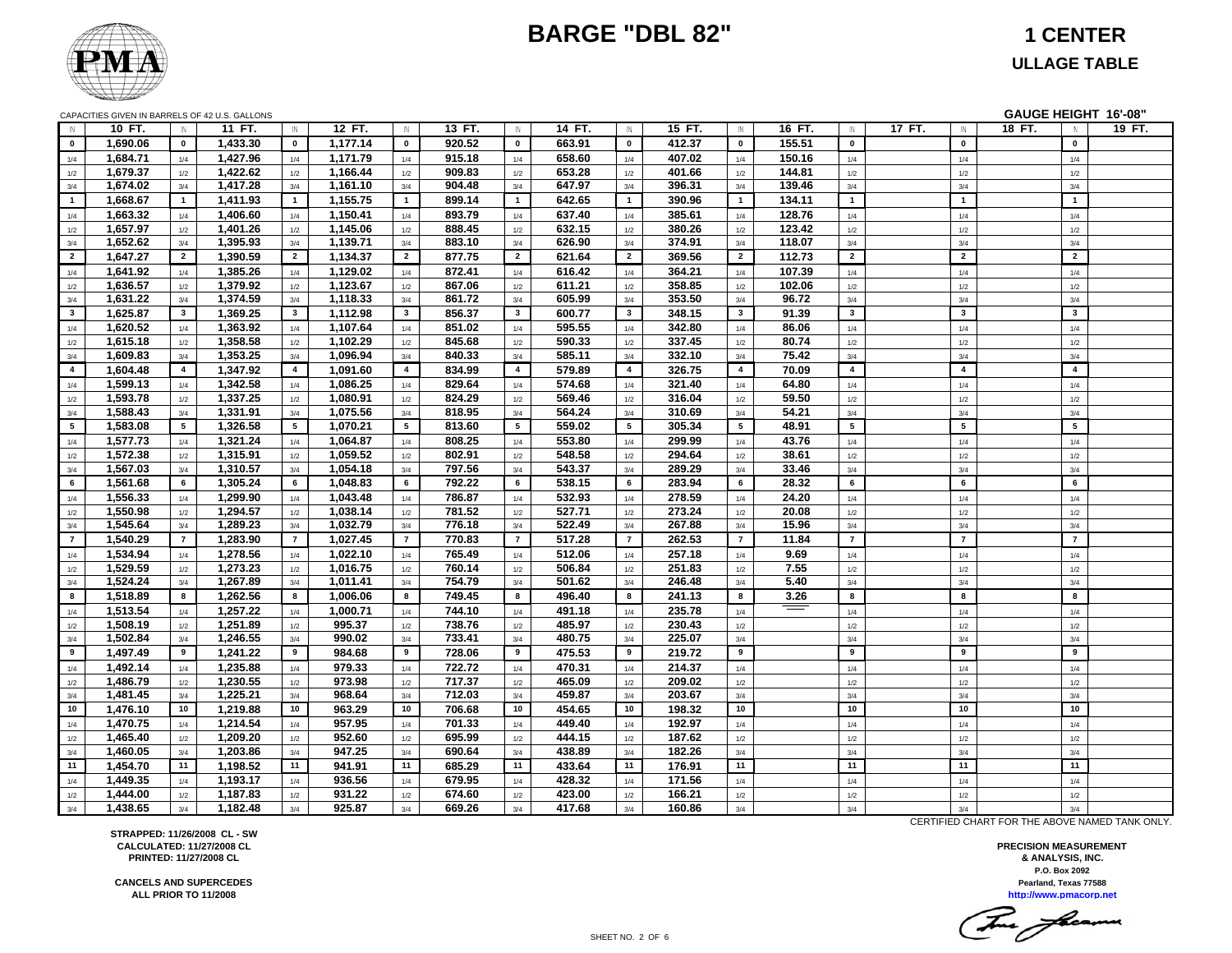

**GAUGE HEIGHT 16'-07 3/4"**

CAPACITIES GIVEN IN BARRELS OF 42 U.S. GALLONS

| $\mathsf{N}$            | $0$ FT.<br>$\mathbb{N}$ | 1 FT.<br>$\mathbb N$    | 2 FT.                | $\mathbb{N}$            | $3$ FT.              | $\mathbb N$             | 4 FT.                | IN                      | 5 FT.                | $\mathsf{I}$ N          | 6 FT.                | IN                      | 7 FT.                | IN                      | 8 FT.                | $\mathsf{IN}$   | 9 FT.                |
|-------------------------|-------------------------|-------------------------|----------------------|-------------------------|----------------------|-------------------------|----------------------|-------------------------|----------------------|-------------------------|----------------------|-------------------------|----------------------|-------------------------|----------------------|-----------------|----------------------|
| $\mathbf 0$             | $\mathbf 0$             | $\mathbf 0$             |                      | $\mathbf 0$             | 3,900.73             | $\mathbf 0$             | 3,613.24             | $\mathbf{0}$            | 3.325.55             | $\mathbf 0$             | 3.037.86             | $\mathbf{0}$            | 2.750.17             | $\mathbf{0}$            | 2.462.48             | $\mathbf{0}$    | 2,174.80             |
| 1/4                     | 1/4                     | 1/4                     |                      | 1/4                     | 3,894.77             | 1/4                     | 3.607.24             | 1/4                     | 3,319.55             | 1/4                     | 3,031.87             | 1/4                     | 2,744.18             | 1/4                     | 2.456.49             | 1/4             | 2,168.80             |
| $1/2$                   | 1/2                     | 1/2                     |                      | 1/2                     | 3,888.81             | 1/2                     | 3,601.25             | 1/2                     | 3,313.56             | 1/2                     | 3,025.87             | 1/2                     | 2,738.18             | 1/2                     | 2.450.50             | 1/2             | 2,162.81             |
| 3/4                     | 3/4                     | 3/4                     |                      | 3/4                     | 3,882.85             | 3/4                     | 3,595.25             | 3/4                     | 3,307.57             | 3/4                     | 3,019.88             | 3/4                     | 2,732.19             | 3/4                     | 2,444.50             | 3/4             | 2,156.81             |
| $\overline{1}$          | $\mathbf{1}$            | $\overline{1}$          |                      | $\mathbf{1}$            | 3,876.88             | $\blacktriangleleft$    | 3,589.26             | $\mathbf 1$             | 3,301.57             | $\mathbf{1}$            | 3,013.89             | $\mathbf{1}$            | 2,726.20             | $\mathbf{1}$            | 2,438.51             | $\mathbf{1}$    | 2,150.82             |
| 1/4                     | 1/4                     | 1/4                     |                      | 1/4                     | 3,870.90             | 1/4                     | 3,583.27             | 1/4                     | 3,295.58             | 1/4                     | 3,007.89             | 1/4                     | 2,720.20             | 1/4                     | 2,432.52             | 1/4             | 2,144.83             |
| 1/2                     | 1/2                     | 1/2                     |                      | 1/2                     | 3,864.92             | 1/2                     | 3,577.27             | 1/2                     | 3,289.59             | 1/2                     | 3,001.90             | 1/2                     | 2,714.21             | 1/2                     | 2,426.52             | 1/2             | 2,138.83             |
| 3/4                     | 3/4                     | 3/4                     |                      | 3/4                     | 3,858.94             | 3/4                     | 3,571.28             | 3/4                     | 3,283.59             | 3/4                     | 2,995.90             | 3/4                     | 2,708.22             | 3/4                     | 2,420.53             | 3/4             | 2,132.84             |
| $\overline{2}$          | $\overline{2}$          | $\overline{2}$          |                      | $\overline{2}$          | 3,852.95             | $\overline{2}$          | 3,565.29             | $\overline{2}$          | 3,277.60             | $\overline{2}$          | 2,989.91             | $\overline{2}$          | 2,702.22             | $\mathbf{2}$            | 2,414.54             | $\overline{2}$  | 2,126.85             |
| 1/4                     | 1/4                     | 1/4                     |                      | 1/4                     | 3,846.96             | 1/4                     | 3,559.29             | 1/4                     | 3,271.61             | 1/4                     | 2,983.92             | 1/4                     | 2,696.23             | 1/4                     | 2,408.54             | 1/4             | 2,120.85             |
| 1/2                     | 1/2                     | 1/2                     |                      | 1/2                     | 3,840.97             | 1/2                     | 3,553.30             | 1/2                     | 3,265.61             | 1/2                     | 2,977.92             | 1/2                     | 2,690.24             | 1/2                     | 2,402.55             | 1/2             | 2,114.86             |
| 3/4                     | 3/4                     | 3/4                     |                      | 3/4                     | 3,834.98             | 3/4                     | 3,547.31             | 3/4                     | 3,259.62             | 3/4                     | 2,971.93             | 3/4                     | 2,684.24             | 3/4                     | 2,396.55             | 3/4             | 2,108.87             |
| $\overline{\mathbf{3}}$ | $\mathbf{3}$            | $\overline{\mathbf{3}}$ |                      | $\overline{\mathbf{3}}$ | 3,828.99             | $\overline{\mathbf{3}}$ | 3.541.31             | $\mathbf{3}$            | 3,253.63             | $\overline{\mathbf{3}}$ | 2.965.94             | $\mathbf{3}$            | 2,678.25             | $\overline{\mathbf{3}}$ | 2.390.56             | $\mathbf{3}$    | 2,102.87             |
| 1/4                     | 1/4                     | 1/4                     |                      | 1/4                     | 3,823.00             | 1/4                     | 3,535.32             | 1/4                     | 3,247.63             | 1/4                     | 2,959.94             | 1/4                     | 2,672.26             | 1/4                     | 2,384.57             | 1/4             | 2,096.88             |
| 1/2                     | 1/2                     | 1/2                     |                      | 1/2                     | 3,817.01             | 1/2                     | 3,529.33             | 1/2                     | 3,241.64             | 1/2                     | 2,953.95             | 1/2                     | 2,666.26             | 1/2                     | 2,378.57             | 1/2             | 2,090.89             |
| 3/4                     | 3/4                     | 3/4                     |                      | 3/4                     | 3,811.02             | 3/4                     | 3,523.33             | 3/4                     | 3,235.64             | 3/4                     | 2,947.96             | 3/4                     | 2,660.27             | 3/4                     | 2,372.58             | 3/4             | 2,084.89             |
| $\overline{\mathbf{4}}$ | $\overline{4}$          | $\overline{\mathbf{4}}$ |                      | $\overline{a}$          | 3,805.03             | $\overline{4}$          | 3,517.34             | $\overline{\mathbf{4}}$ | 3,229.65             | $\pmb{4}$               | 2,941.96             | $\overline{\mathbf{4}}$ | 2,654.28             | $\overline{\mathbf{4}}$ | 2,366.59             | $\overline{4}$  | 2,078.90             |
| 1/4                     | 1/4                     | 1/4                     |                      | 1/4                     | 3,799.03             | 1/4                     | 3,511.35             | 1/4                     | 3,223.66             | 1/4                     | 2,935.97             | 1/4                     | 2,648.28             | 1/4                     | 2,360.59             | 1/4             | 2,072.91             |
| 1/2                     | 1/2                     | 1/2                     |                      | 1/2                     | 3,793.04             | $1/2\,$                 | 3,505.35             | 1/2                     | 3,217.66             | 1/2                     | 2,929.98             | 1/2                     | 2,642.29             | 1/2                     | 2,354.60             | 1/2             | 2,066.91             |
| $3/4$                   | 3/4                     | 3/4                     |                      | 3/4                     | 3,787.05             | 3/4                     | 3,499.36             | 3/4                     | 3,211.67             | 3/4                     | 2,923.98             | 3/4                     | 2,636.29             | 3/4                     | 2,348.61             | 3/4             | 2,060.92             |
| $5\phantom{.0}$         | $5\phantom{.0}$         | ${\bf 5}$               |                      | $5\phantom{.0}$         | 3,781.05             | $5\overline{5}$         | 3,493.37             | $5\overline{5}$         | 3,205.68             | $5\phantom{.0}$         | 2,917.99             | $5\overline{5}$         | 2,630.30             | 5                       | 2,342.61             | $5\overline{5}$ | 2,054.93             |
| 1/4                     | 1/4                     | 1/4                     |                      | 1/4                     | 3,775.06             | 1/4                     | 3,487.37             | 1/4                     | 3,199.68             | 1/4                     | 2,912.00             | 1/4                     | 2,624.31             | 1/4                     | 2,336.62             | 1/4             | 2,048.93             |
| 1/2                     | $1/2$                   | $1/2$                   |                      | 1/2                     | 3,769.07             | $1/2$                   | 3,481.38             | 1/2                     | 3,193.69             | $1/2$                   | 2,906.00             | $1/2$                   | 2,618.31             | $1/2$                   | 2,330.63             | 1/2             | 2,042.94             |
| 3/4                     | 3/4                     | 3/4                     |                      | 3/4                     | 3,763.07             | 3/4                     | 3,475.38             | 3/4                     | 3,187.70             | 3/4                     | 2,900.01             | 3/4                     | 2,612.32             | 3/4                     | 2,324.63             | 3/4             | 2,036.94             |
| 6                       | 6                       | 6                       |                      | 6                       | 3,757.08             | 6                       | 3,469.39             | 6                       | 3,181.70             | 6                       | 2,894.02             | 6                       | 2,606.33             | 6                       | 2,318.64             | 6               | 2,030.95             |
| 1/4                     | 1/4                     | 1/4                     |                      | 1/4                     | 3,751.09             | 1/4                     | 3,463.40             | 1/4                     | 3,175.71             | 1/4                     | 2.888.02             | 1/4                     | 2,600.33             | 1/4                     | 2,312.65             | 1/4             | 2,024.96             |
| 1/2                     | 1/2                     | 1/2                     |                      | 1/2                     | 3,745.09             | 1/2                     | 3,457.40             | 1/2                     | 3,169.72             | 1/2                     | 2,882.03             | 1/2                     | 2,594.34             | 1/2                     | 2,306.65             | 1/2             | 2,018.96             |
| 3/4                     | 3/4                     | 3/4                     |                      | 3/4                     | 3,739.10             | 3/4                     | 3,451.41             | 3/4                     | 3,163.72             | 3/4                     | 2,876.03             | 3/4                     | 2,588.35             | 3/4                     | 2,300.66             | 3/4             | 2,012.97             |
| $\overline{7}$          | $\overline{7}$          | $\overline{7}$          | 3,989.72             | $\overline{7}$          | 3,733.11             | $\overline{7}$          | 3,445.42             | $\overline{7}$          | 3,157.73             | $\overline{7}$          | 2,870.04             | $\overline{7}$          | 2,582.35             | $\overline{7}$          | 2,294.67             | $\overline{7}$  | 2,006.98             |
| 1/4                     | 1/4                     | 1/4                     | 3,988.42             | 1/4                     | 3,727.11             | 1/4                     | 3,439.42             | 1/4                     | 3,151.74             | 1/4                     | 2,864.05             | 1/4                     | 2,576.36             | 1/4                     | 2,288.67             | 1/4             | 2,000.98             |
| 1/2                     | 1/2                     | 1/2                     | 3,987.12             | 1/2                     | 3,721.12<br>3,715.12 | 1/2                     | 3,433.43<br>3,427.44 | 1/2                     | 3,145.74             | 1/2                     | 2,858.05<br>2,852.06 | 1/2                     | 2,570.37<br>2,564.37 | 1/2                     | 2,282.68<br>2,276.68 | 1/2             | 1,994.99<br>1,989.00 |
| $3/4$                   | $3/4\,$<br>8            | 3/4                     | 3,985.83             | 3/4                     |                      | 3/4                     |                      | 3/4<br>8                | 3,139.75             | 3/4                     |                      | 3/4                     |                      | 3/4                     |                      | 3/4             |                      |
| 8                       |                         | 8                       | 3,982.83             | 8                       | 3,709.13             | 8                       | 3,421.44             |                         | 3,133.76             | 8                       | 2,846.07             | 8                       | 2,558.38             | 8                       | 2,270.69             | 8               | 1,983.00             |
| 1/4                     | 1/4                     | 1/4                     | 3,979.83<br>3,976.83 | 1/4                     | 3,703.14<br>3,697.14 | 1/4                     | 3,415.45<br>3,409.46 | 1/4                     | 3,127.76<br>3,121.77 | 1/4                     | 2,840.07<br>2,834.08 | 1/4                     | 2,552.39<br>2,546.39 | 1/4                     | 2,264.70<br>2,258.70 | 1/4             | 1,977.01<br>1,971.02 |
| 1/2<br>3/4              | 1/2<br>3/4              | 1/2<br>3/4              | 3,973.84             | 1/2<br>3/4              | 3,691.15             | 1/2<br>3/4              | 3,403.46             | 1/2<br>3/4              | 3,115.77             | 1/2<br>3/4              | 2,828.09             | 1/2<br>3/4              | 2,540.40             | 1/2<br>3/4              | 2,252.71             | 1/2<br>3/4      | 1,965.02             |
| 9                       | 9                       | 9                       | 3,968.84             | 9                       | 3,685.16             | 9                       | 3,397.47             | 9                       | 3,109.78             | 9                       | 2,822.09             | 9                       | 2,534.41             | 9                       | 2,246.72             | 9               | 1,959.03             |
| 1/4                     | 1/4                     | 1/4                     | 3,963.84             | 1/4                     | 3,679.16             | 1/4                     | 3,391.48             | 1/4                     | 3,103.79             | 1/4                     | 2,816.10             | 1/4                     | 2,528.41             | 1/4                     | 2,240.72             | 1/4             | 1,953.04             |
|                         | 1/2                     | 1/2                     | 3,958.84             | 1/2                     | 3,673.17             | 1/2                     | 3,385.48             | 1/2                     | 3,097.79             | 1/2                     | 2,810.11             | 1/2                     | 2,522.42             | 1/2                     | 2,234.73             | 1/2             | 1,947.04             |
| 1/2<br>3/4              | 3/4                     | 3/4                     | 3,953.83             | 3/4                     | 3,667.18             | 3/4                     | 3,379.49             | 3/4                     | 3,091.80             | 3/4                     | 2,804.11             | 3/4                     | 2,516.42             | 3/4                     | 2,228.74             | 3/4             | 1,941.05             |
| 10                      | 10                      | 10                      | 3,947.98             | 10                      | 3,661.18             | 10                      | 3,373.50             | 10                      | 3,085.81             | 10                      | 2,798.12             | 10                      | 2,510.43             | 10                      | 2,222.74             | 10 <sup>1</sup> | 1,935.06             |
|                         | 1/4                     | 1/4                     | 3,942.12             | 1/4                     | 3,655.19             | 1/4                     | 3,367.50             | 1/4                     | 3,079.81             | 1/4                     | 2,792.13             | 1/4                     | 2,504.44             | 1/4                     | 2,216.75             | 1/4             | 1,929.06             |
| 1/4                     | 1/2                     | 1/2                     | 3,936.26             | 1/2                     | 3,649.20             | 1/2                     | 3,361.51             | 1/2                     | 3,073.82             | 1/2                     | 2,786.13             | 1/2                     | 2,498.44             | 1/2                     | 2,210.76             | 1/2             | 1,923.07             |
| 1/2<br>3/4              | 3/4                     | 3/4                     | 3,930.40             | 3/4                     | 3,643.20             | 3/4                     | 3,355.51             | 3/4                     | 3,067.83             | 3/4                     | 2,780.14             | 3/4                     | 2,492.45             | 3/4                     | 2,204.76             | 3/4             | 1,917.07             |
| 11                      | 11                      | 11                      | 3,924.47             | 11                      | 3,637.21             | 11                      | 3,349.52             | 11                      | 3,061.83             | 11                      | 2,774.15             | 11                      | 2,486.46             | 11                      | 2,198.77             | 11              | 1,911.08             |
| 1/4                     | 1/4                     | 1/4                     | 3,918.54             | 1/4                     | 3,631.22             | 1/4                     | 3,343.53             | 1/4                     | 3,055.84             | 1/4                     | 2,768.15             | 1/4                     | 2,480.46             | 1/4                     | 2,192.78             | 1/4             | 1,905.09             |
| 1/2                     | 1/2                     | 1/2                     | 3,912.62             | 1/2                     | 3,625.22             | 1/2                     | 3,337.53             | 1/2                     | 3,049.85             | 1/2                     | 2,762.16             | 1/2                     | 2,474.47             | 1/2                     | 2,186.78             | 1/2             | 1,899.09             |
| 3/4                     | 3/4                     | 3/4                     | 3,906.69             | 3/4                     | 3,619.23             | 3/4                     | 3,331.54             | 3/4                     | 3,043.85             | 3/4                     | 2,756.16             | 3/4                     | 2,468.48             | 3/4                     | 2,180.79             | 3/4             | 1,893.10             |
|                         |                         |                         |                      |                         |                      |                         |                      |                         |                      |                         |                      |                         |                      |                         |                      |                 |                      |

**BARGE STRAPPED AND COMPUTED IN ACCORDANCE WITH MPMS CHAPTER 2.7. CAPACITY TABLE ONLY APPLIES WHEN BARGE IS ON EVEN KEEL. CAPACITY TABLE EXTENDS TO EXTREME HEIGHT OF TANK. CAPACITY TABLE ONLY APPLIES TO ULLAGE GAUGES TAKEN WITH "HERMETIC" CLOSED GAUGING DEVICE. GAUGE POINT: (HERMETIC) LOCATED ON CENTERLINE AND 30'-00" FORWARD OF AFT BULKHEAD.**

CERTIFIED CHART FOR THE ABOVE NAMED TANK ONLY.

**PRECISION MEASUREMENT & ANALYSIS, INC. P.O. Box 2092 Pearland, Texas 77588 http://www.pmacorp.net**

The freeman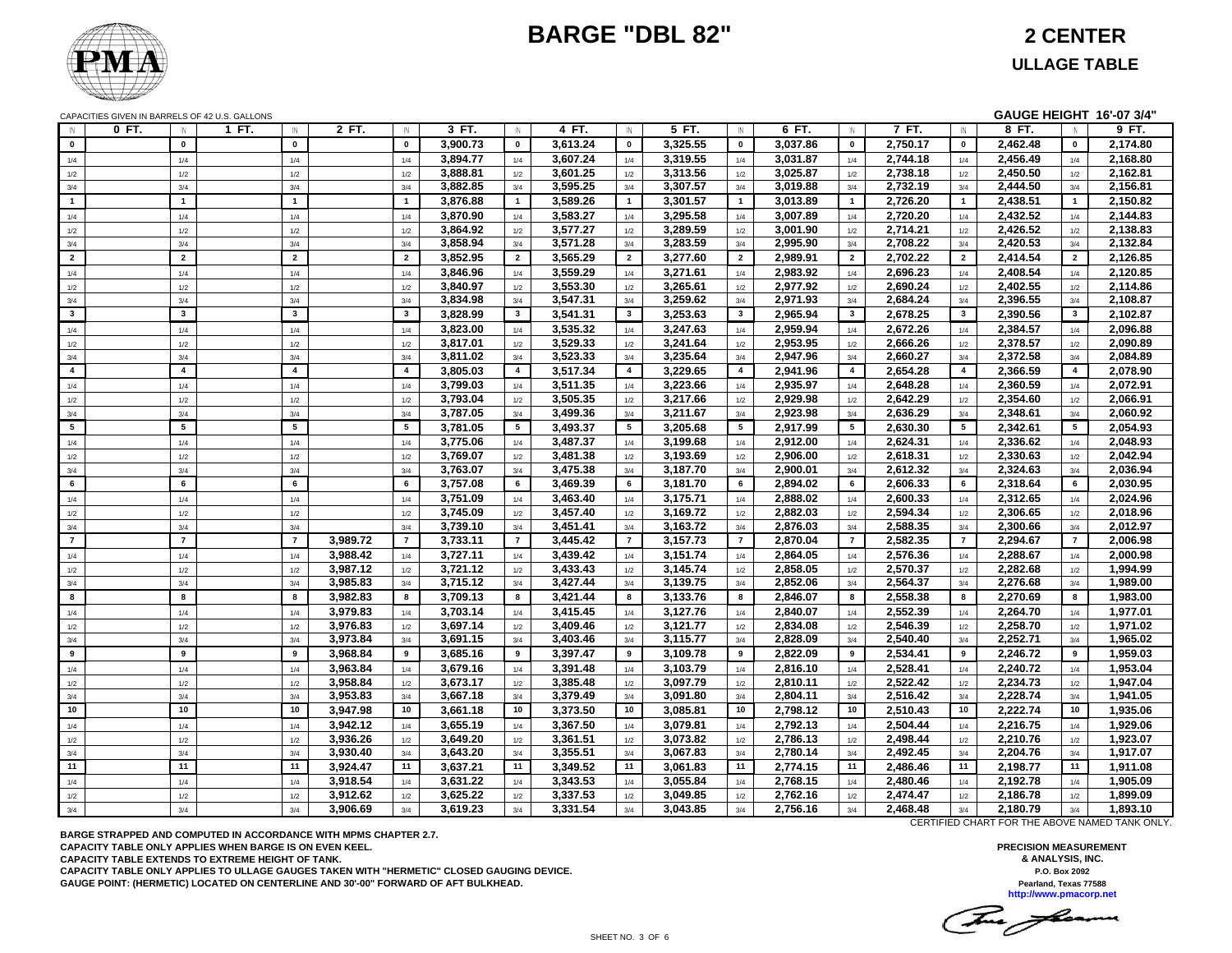

#### **ULLAGE TABLE**

|                |          |                         | CAPACITIES GIVEN IN BARRELS OF 42 U.S. GALLONS |                |          |                |          |                 |        |                 |        |                 |          |                 |        |                 | GAUGE HEIGHT 16'-07 3/4" |        |
|----------------|----------|-------------------------|------------------------------------------------|----------------|----------|----------------|----------|-----------------|--------|-----------------|--------|-----------------|----------|-----------------|--------|-----------------|--------------------------|--------|
| <b>IN</b>      | 10 FT.   | $\mathbb{N}$            | 11 FT.                                         | $\mathsf{IN}$  | 12 FT.   | IN             | 13 FT.   | $\mathbb N$     | 14 FT. | $\mathsf{IN}$   | 15 FT. | IN              | 16 FT.   | IN              | 17 FT. | $\mathbb N$     | 18 FT.<br>$\mathbb N$    | 19 FT. |
| $\mathbf{0}$   | 1,887.11 | $\mathbf{0}$            | 1,599.42                                       | $\mathbf{0}$   | 1,311.73 | $\mathbf 0$    | 1,024.04 | $\mathbf 0$     | 736.40 | $\mathbf 0$     | 455.50 | $\mathbf{0}$    | 167.82   | $\mathbf 0$     |        | $\mathbf 0$     | $\mathbf{0}$             |        |
| 1/4            | 1,881.11 | 1/4                     | 1,593.43                                       | 1/4            | 1,305.74 | 1/4            | 1,018.05 | 1/4             | 730.45 | 1/4             | 449.51 | 1/4             | 161.83   | 1/4             |        | 1/4             | 1/4                      |        |
| 1/2            | 1,875.12 | 1/2                     | 1,587.43                                       | 1/2            | 1,299.74 | 1/2            | 1,012.06 | 1/2             | 724.49 | 1/2             | 443.51 | 1/2             | 155.84   | 1/2             |        | $1/2\,$         | 1/2                      |        |
| 3/4            | 1,869.13 | 3/4                     | 1,581.44                                       | 3/4            | 1,293.75 | 3/4            | 1,006.06 | 3/4             | 718.54 | 3/4             | 437.52 | 3/4             | 149.85   | 3/4             |        | 3/4             | 3/4                      |        |
| $\overline{1}$ | 1,863.13 | $\mathbf{1}$            | 1,575.45                                       | $\overline{1}$ | 1,287.76 | $\mathbf{1}$   | 1,000.07 | $\mathbf{1}$    | 712.68 | $\mathbf{1}$    | 431.53 | $\overline{1}$  | 143.86   | $\overline{1}$  |        | $\overline{1}$  | $\mathbf{1}$             |        |
| 1/4            | 1,857.14 | 1/4                     | 1,569.45                                       | 1/4            | 1,281.76 | 1/4            | 994.08   | 1/4             | 706.81 | 1/4             | 425.53 | 1/4             | 137.88   | 1/4             |        | 1/4             | 1/4                      |        |
| 1/2            | 1,851.15 | 1/2                     | 1,563.46                                       | 1/2            | 1,275.77 | 1/2            | 988.08   | 1/2             | 700.94 | 1/2             | 419.54 | 1/2             | 131.89   | 1/2             |        | 1/2             | 1/2                      |        |
| 3/4            | 1,845.15 | 3/4                     | 1,557.46                                       | 3/4            | 1,269.78 | 3/4            | 982.09   | 3/4             | 695.08 | 3/4             | 413.55 | 3/4             | 125.90   | 3/4             |        | 3/4             | 3/4                      |        |
| $\overline{2}$ | 1,839.16 | $\overline{2}$          | 1,551.47                                       | $\overline{2}$ | 1,263.78 | $\overline{2}$ | 976.10   | $\overline{2}$  | 689.25 | $\overline{2}$  | 407.55 | $\overline{2}$  | 119.93   | $\overline{2}$  |        | $\overline{2}$  | $\overline{2}$           |        |
| 1/4            | 1,833.17 | 1/4                     | 1,545.48                                       | 1/4            | 1,257.79 | 1/4            | 970.10   | 1/4             | 683.43 | 1/4             | 401.56 | 1/4             | 113.96   | 1/4             |        | 1/4             | 1/4                      |        |
| 1/2            | 1,827.17 | 1/2                     | 1,539.48                                       | 1/2            | 1,251.80 | 1/2            | 964.11   | 1/2             | 677.61 | 1/2             | 395.57 | 1/2             | 107.98   | 1/2             |        | 1/2             | 1/2                      |        |
| 3/4            | 1,821.18 | 3/4                     | 1,533.49                                       | 3/4            | 1,245.80 | 3/4            | 958.11   | 3/4             | 671.78 | 3/4             | 389.57 | 3/4             | 102.01   | 3/4             |        | 3/4             | 3/4                      |        |
| $\mathbf{3}$   | 1.815.19 | $\overline{\mathbf{3}}$ | 1,527.50                                       | $\mathbf{3}$   | 1.239.81 | $\mathbf{3}$   | 952.12   | $\mathbf{3}$    | 665.96 | $\mathbf{3}$    | 383.58 | $\mathbf{3}$    | 96.06    | $\mathbf{3}$    |        | $\mathbf{3}$    | $\mathbf{3}$             |        |
| 1/4            | 1,809.19 | 1/4                     | 1,521.50                                       | 1/4            | 1,233.82 | 1/4            | 946.13   | 1/4             | 660.14 | 1/4             | 377.59 | 1/4             | 90.11    | 1/4             |        | 1/4             | 1/4                      |        |
| 1/2            | 1,803.20 | 1/2                     | 1,515.51                                       | 1/2            | 1,227.82 | 1/2            | 940.13   | 1/2             | 654.32 | 1/2             | 371.59 | 1/2             | 84.15    | 1/2             |        | 1/2             | 1/2                      |        |
| 3/4            | 1,797.20 | 3/4                     | 1,509.52                                       | 3/4            | 1,221.83 | 3/4            | 934.14   | 3/4             | 648.50 | 3/4             | 365.60 | 3/4             | 78.20    | 3/4             |        | 3/4             | 3/4                      |        |
| $\overline{4}$ | 1,791.21 | $\overline{4}$          | 1,503.52                                       | $\overline{4}$ | 1,215.84 | $\overline{4}$ | 928.15   | $\overline{4}$  | 642.67 | $\overline{4}$  | 359.61 | $\overline{4}$  | 72.28    | $\overline{4}$  |        | $\overline{4}$  | $\overline{4}$           |        |
| 1/4            | 1,785.22 | 1/4                     | 1,497.53                                       | 1/4            | 1,209.84 | 1/4            | 922.15   | 1/4             | 636.85 | 1/4             | 353.61 | 1/4             | 66.37    | 1/4             |        | 1/4             | 1/4                      |        |
| 1/2            | 1,779.22 | 1/2                     | 1,491.54                                       | 1/2            | 1,203.85 | 1/2            | 916.16   | 1/2             | 631.03 | 1/2             | 347.62 | 1/2             | 60.45    | 1/2             |        | 1/2             | 1/2                      |        |
| 3/4            | 1,773.23 | 3/4                     | 1,485.54                                       | 3/4            | 1,197.85 | 3/4            | 910.17   | 3/4             | 625.21 | 3/4             | 341.63 | 3/4             | 54.53    | 3/4             |        | 3/4             | 3/4                      |        |
| $5^{\circ}$    | 1,767.24 | $5\overline{5}$         | 1,479.55                                       | 5              | 1,191.86 | 5              | 904.17   | $5\overline{5}$ | 619.39 | $5\overline{5}$ | 335.63 | $5\overline{5}$ | 48.77    | $5\overline{5}$ |        | $5\phantom{.0}$ | 5                        |        |
| 1/4            | 1,761.24 | 1/4                     | 1,473.56                                       | 1/4            | 1,185.87 | 1/4            | 898.18   | 1/4             | 613.56 | 1/4             | 329.64 | 1/4             | 43.02    | 1/4             |        | 1/4             | 1/4                      |        |
| 1/2            | 1,755.25 | 1/2                     | 1,467.56                                       | 1/2            | 1,179.87 | 1/2            | 892.19   | 1/2             | 607.74 | 1/2             | 323.65 | 1/2             | 37.27    | 1/2             |        | 1/2             | 1/2                      |        |
| 3/4            | 1,749.26 | 3/4                     | 1,461.57                                       | 3/4            | 1,173.88 | 3/4            | 886.19   | 3/4             | 601.92 | 3/4             | 317.65 | 3/4             | 31.51    | 3/4             |        | 3/4             | 3/4                      |        |
| 6              | 1,743.26 | 6                       | 1,455.58                                       | 6              | 1,167.89 | 6              | 880.20   | 6               | 596.10 | 6               | 311.66 | 6               | 26.91    | 6               |        | 6               | 6                        |        |
| 1/4            | 1,737.27 | 1/4                     | 1,449.58                                       | 1/4            | 1,161.89 | 1/4            | 874.21   | 1/4             | 590.27 | 1/4             | 305.67 | 1/4             | 22.31    | 1/4             |        | 1/4             | 1/4                      |        |
| 1/2            | 1,731.28 | 1/2                     | 1,443.59                                       | 1/2            | 1,155.90 | 1/2            | 868.21   | 1/2             | 584.45 | 1/2             | 299.67 | 1/2             | 17.70    | 1/2             |        | 1/2             | 1/2                      |        |
| 3/4            | 1,725.28 | 3/4                     | 1,437.59                                       | 3/4            | 1,149.91 | 3/4            | 862.22   | 3/4             | 578.63 | 3/4             | 293.68 | 3/4             | 13.10    | 3/4             |        | 3/4             | 3/4                      |        |
| $\overline{7}$ | 1,719.29 | $\overline{7}$          | 1,431.60                                       | $\overline{7}$ | 1,143.91 | $\overline{7}$ | 856.23   | $\overline{7}$  | 572.81 | $\overline{7}$  | 287.69 | $\overline{7}$  | 10.70    | $\overline{7}$  |        | $\overline{7}$  | $\overline{7}$           |        |
| 1/4            | 1,713.30 | 1/4                     | 1,425.61                                       | 1/4            | 1,137.92 | 1/4            | 850.23   | 1/4             | 566.99 | 1/4             | 281.69 | 1/4             | 8.31     | 1/4             |        | 1/4             | 1/4                      |        |
| 1/2            | 1,707.30 | 1/2                     | 1,419.61                                       | 1/2            | 1,131.93 | $1/2$          | 844.24   | 1/2             | 561.16 | 1/2             | 275.70 | $1/2$           | 5.91     | 1/2             |        | 1/2             | 1/2                      |        |
| 3/4            | 1,701.31 | 3/4                     | 1,413.62                                       | 3/4            | 1,125.93 | 3/4            | 838.24   | 3/4             | 555.34 | 3/4             | 269.71 | 3/4             | 3.51     | 3/4             |        | 3/4             | 3/4                      |        |
| 8              | 1,695.32 | 8                       | 1,407.63                                       | 8              | 1,119.94 | 8              | 832.25   | 8               | 549.52 | 8               | 263.71 | 8               | $\equiv$ | 8               |        | 8               | 8                        |        |
| 1/4            | 1,689.32 | 1/4                     | 1,401.63                                       | 1/4            | 1,113.95 | 1/4            | 826.26   | 1/4             | 543.70 | 1/4             | 257.72 | 1/4             |          | 1/4             |        | 1/4             | 1/4                      |        |
| 1/2            | 1,683.33 | 1/2                     | 1,395.64                                       | 1/2            | 1,107.95 | 1/2            | 820.26   | 1/2             | 537.87 | 1/2             | 251.73 | 1/2             |          | 1/2             |        | 1/2             | 1/2                      |        |
| 3/4            | 1,677.33 | 3/4                     | 1,389.65                                       | $3/4\,$        | 1,101.96 | $3/4$          | 814.27   | $3/4$           | 532.05 | $3/4$           | 245.73 | $3/4$           |          | 3/4             |        | 3/4             | 3/4                      |        |
| 9              | 1,671.34 | 9                       | 1,383.65                                       | 9              | 1,095.97 | 9              | 808.28   | 9               | 526.23 | 9               | 239.74 | 9               |          | 9               |        | 9               | 9                        |        |
| 1/4            | 1,665.35 | 1/4                     | 1,377.66                                       | 1/4            | 1,089.97 | 1/4            | 802.28   | 1/4             | 520.41 | 1/4             | 233.75 | $1/4$           |          | 1/4             |        | 1/4             | 1/4                      |        |
| 1/2            | 1,659.35 | 1/2                     | 1,371.67                                       | 1/2            | 1,083.98 | 1/2            | 796.29   | 1/2             | 514.58 | 1/2             | 227.75 | 1/2             |          | 1/2             |        | 1/2             | 1/2                      |        |
| 3/4            | 1,653.36 | 3/4                     | 1,365.67                                       | 3/4            | 1,077.98 | 3/4            | 790.30   | 3/4             | 508.76 | 3/4             | 221.76 | 3/4             |          | 3/4             |        | 3/4             | 3/4                      |        |
| 10             | 1,647.37 | 10                      | 1,359.68                                       | 10             | 1,071.99 | 10             | 784.30   | 10              | 502.89 | 10              | 215.77 | 10              |          | 10              |        | 10              | 10                       |        |
| 1/4            | 1,641.37 | 1/4                     | 1,353.69                                       | 1/4            | 1,066.00 | 1/4            | 778.31   | 1/4             | 497.03 | 1/4             | 209.77 | $1/4$           |          | 1/4             |        | $1/4$           | 1/4                      |        |
| 1/2            | 1,635.38 | 1/2                     | 1,347.69                                       | 1/2            | 1,060.00 | 1/2            | 772.32   | 1/2             | 491.16 | 1/2             | 203.78 | 1/2             |          | 1/2             |        | 1/2             | 1/2                      |        |
| 3/4            | 1,629.39 | 3/4                     | 1,341.70                                       | 3/4            | 1,054.01 | 3/4            | 766.32   | 3/4             | 485.29 | 3/4             | 197.79 | 3/4             |          | 3/4             |        | 3/4             | 3/4                      |        |
| 11             | 1,623.39 | 11                      | 1,335.71                                       | 11             | 1,048.02 | 11             | 760.33   | 11              | 479.34 | 11              | 191.79 | 11              |          | 11              |        | 11              | 11                       |        |
| 1/4            | 1,617.40 | 1/4                     | 1,329.71                                       | 1/4            | 1,042.02 | 1/4            | 754.34   | 1/4             | 473.39 | 1/4             | 185.80 | 1/4             |          | 1/4             |        | 1/4             | 1/4                      |        |
| 1/2            | 1,611.41 | 1/2                     | 1,323.72                                       | 1/2            | 1,036.03 | 1/2            | 748.34   | 1/2             | 467.44 | 1/2             | 179.81 | $1/2$           |          | 1/2             |        | 1/2             | 1/2                      |        |
| 3/4            | 1,605.41 | 3/4                     | 1,317.72                                       | 3/4            | 1,030.04 | 3/4            | 742.35   | 3/4             | 461.49 | 3/4             | 173.81 | 3/4             |          | 3/4             |        | 3/4             | 3/4                      |        |

**STRAPPED: 11/26/2008 CL - SW CALCULATED: 11/27/2008 CL PRINTED: 11/27/2008 CL**

**CANCELS AND SUPERCEDESALL PRIOR TO 11/2008**

CERTIFIED CHART FOR THE ABOVE NAMED TANK ONLY.

**P.O. Box 2092 PRECISION MEASUREMENT & ANALYSIS, INC. http://www.pmacorp.net Pearland, Texas 77588**

(For frame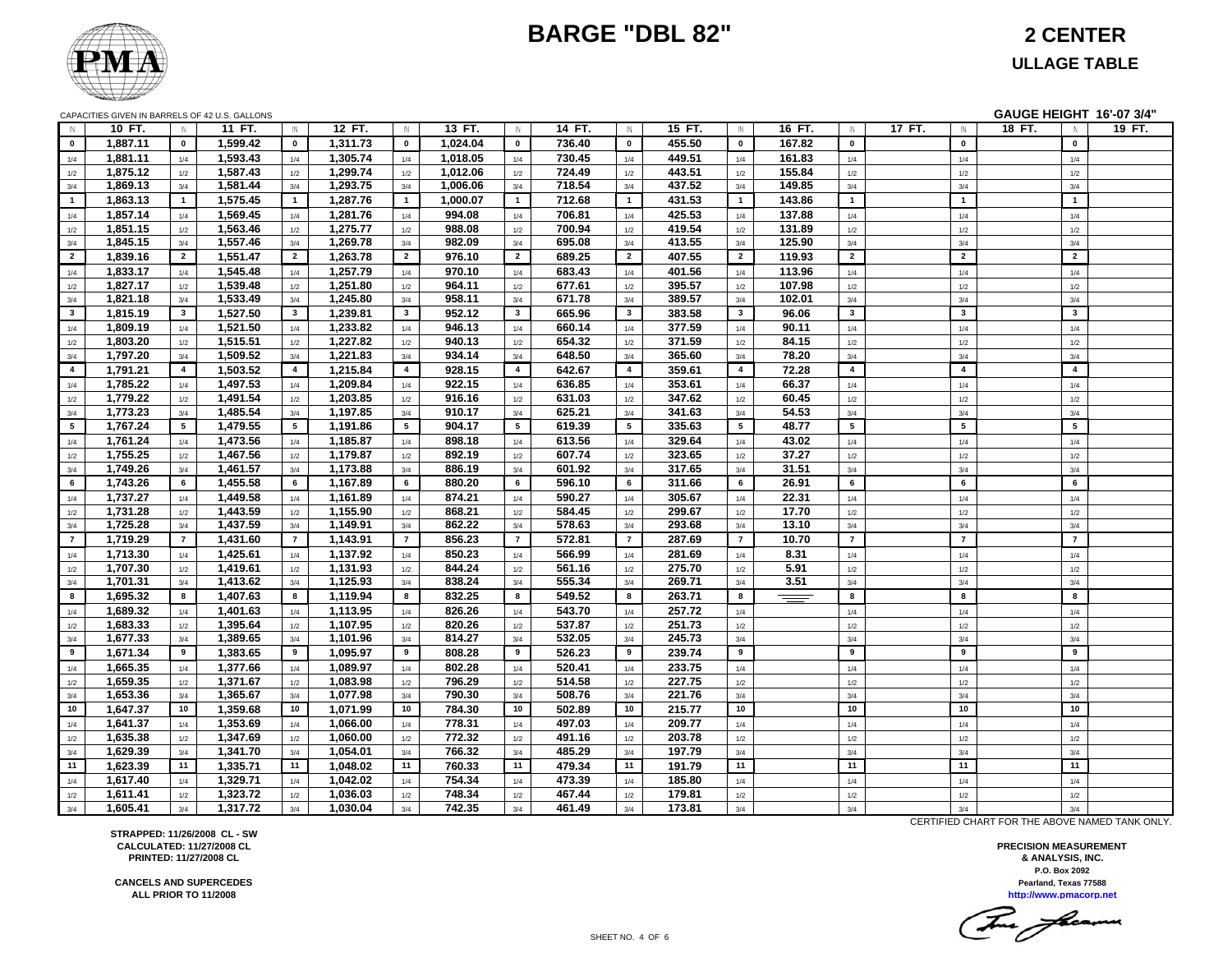

**GAUGE HEIGHT 16'-07 1/2"**

CAPACITIES GIVEN IN BARRELS OF 42 U.S. GALLONS

| $\mathsf{N}$   | $0$ FT.<br>$\mathbb{N}$ | 1 FT.<br>$\mathbb N$    | 2 FT.    | $\mathbb{N}$    | $3$ FT.  | $\mathbb{N}$    | 4 FT.    | $\mathbb N$             | $5$ FT.  | IN             | 6 FT.    | $\mathbb{N}$    | 7 FT.    | IN                      | 8 FT.    | $\mathbb{N}$    | 9 FT.    |
|----------------|-------------------------|-------------------------|----------|-----------------|----------|-----------------|----------|-------------------------|----------|----------------|----------|-----------------|----------|-------------------------|----------|-----------------|----------|
| $\mathbf 0$    | $\mathbf 0$             | $\mathbf{0}$            |          | $\mathbf 0$     | 3,448.18 | $\mathbf 0$     | 3,194.02 | $\mathbf{0}$            | 2,939.74 | $\mathbf 0$    | 2,685.47 | $\mathbf{0}$    | 2,431.19 | $\mathbf{0}$            | 2,176.92 | $\mathbf{0}$    | 1,922.64 |
| 1/4            | 1/4                     | 1/4                     |          | 1/4             | 3,442.91 | 1/4             | 3,188.72 | 1/4                     | 2,934.44 | 1/4            | 2,680.17 | 1/4             | 2,425.89 | 1/4                     | 2,171.62 | 1/4             | 1,917.34 |
| 1/2            | 1/2                     | 1/2                     |          | 1/2             | 3,437.65 | 1/2             | 3,183.42 | 1/2                     | 2,929.15 | 1/2            | 2,674.87 | 1/2             | 2,420.60 | 1/2                     | 2,166.32 | 1/2             | 1,912.05 |
| 3/4            | 3/4                     | 3/4                     |          | 3/4             | 3,432.36 | 3/4             | 3,178.13 | 3/4                     | 2,923.85 | 3/4            | 2,669.57 | 3/4             | 2,415.30 | 3/4                     | 2,161.02 | 3/4             | 1,906.75 |
| $\overline{1}$ | $\mathbf{1}$            | $\overline{1}$          |          | $\mathbf{1}$    | 3,427.08 | $\overline{1}$  | 3,172.83 | $\mathbf{1}$            | 2,918.55 | $\overline{1}$ | 2,664.28 | $\mathbf 1$     | 2,410.00 | $\mathbf{1}$            | 2,155.73 | $\mathbf{1}$    | 1,901.45 |
| 1/4            | 1/4                     | 1/4                     |          | 1/4             | 3,421.80 | 1/4             | 3,167.53 | 1/4                     | 2,913.26 | 1/4            | 2,658.98 | 1/4             | 2,404.70 | 1/4                     | 2,150.43 | 1/4             | 1,896.15 |
| 1/2            | 1/2                     | 1/2                     |          | 1/2             | 3,416.51 | 1/2             | 3,162.23 | 1/2                     | 2,907.96 | 1/2            | 2,653.68 | 1/2             | 2,399.41 | 1/2                     | 2,145.13 | 1/2             | 1,890.86 |
| 3/4            | 3/4                     | 3/4                     |          | 3/4             | 3,411.22 | 3/4             | 3,156.94 | 3/4                     | 2,902.66 | 3/4            | 2,648.39 | 3/4             | 2,394.11 | 3/4                     | 2,139.83 | 3/4             | 1,885.56 |
| $\overline{2}$ | $\overline{2}$          | $\overline{\mathbf{2}}$ |          | $\overline{2}$  | 3,405.92 | $\overline{2}$  | 3,151.64 | $\overline{2}$          | 2,897.36 | $\overline{2}$ | 2,643.09 | $\overline{2}$  | 2,388.81 | $\overline{\mathbf{2}}$ | 2,134.54 | $\overline{2}$  | 1,880.26 |
| 1/4            | 1/4                     | 1/4                     |          | 1/4             | 3,400.63 | 1/4             | 3,146.34 | 1/4                     | 2,892.07 | 1/4            | 2,637.79 | 1/4             | 2,383.52 | 1/4                     | 2,129.24 | 1/4             | 1,874.96 |
| 1/2            | 1/2                     | 1/2                     |          | 1/2             | 3,395.33 | 1/2             | 3,141.04 | 1/2                     | 2,886.77 | $1/2$          | 2,632.49 | 1/2             | 2,378.22 | $1/2$                   | 2,123.94 | 1/2             | 1,869.67 |
| 3/4            | 3/4                     | 3/4                     |          | 3/4             | 3,390.03 | 3/4             | 3,135.75 | 3/4                     | 2,881.47 | 3/4            | 2,627.20 | 3/4             | 2,372.92 | 3/4                     | 2,118.65 | 3/4             | 1,864.37 |
| $\mathbf{3}$   | $\mathbf{3}$            | $\overline{\mathbf{3}}$ |          | $\mathbf{3}$    | 3,384.73 | $\mathbf{3}$    | 3,130.45 | $\mathbf{3}$            | 2,876.17 | $\mathbf{3}$   | 2,621.90 | $\mathbf{3}$    | 2,367.62 | $\mathbf{3}$            | 2,113.35 | $\mathbf{3}$    | 1,859.07 |
| 1/4            | 1/4                     | $1/4$                   |          | $1/4$           | 3,379.43 | 1/4             | 3,125.15 | 1/4                     | 2,870.88 | $1/4$          | 2,616.60 | 1/4             | 2,362.33 | 1/4                     | 2,108.05 | 1/4             | 1,853.78 |
| 1/2            | 1/2                     | $1/2$                   |          | 1/2             | 3,374.13 | $1/2$           | 3,119.85 | $1/2$                   | 2,865.58 | $1/2$          | 2,611.30 | $1/2$           | 2,357.03 | 1/2                     | 2,102.75 | 1/2             | 1,848.48 |
| 3/4            | 3/4                     | 3/4                     |          | 3/4             | 3,368.83 | 3/4             | 3,114.56 | 3/4                     | 2,860.28 | 3/4            | 2,606.01 | 3/4             | 2,351.73 | 3/4                     | 2,097.46 | 3/4             | 1,843.18 |
| $\overline{4}$ | $\overline{4}$          | $\overline{\mathbf{4}}$ |          | $\overline{4}$  | 3,363.53 | $\overline{a}$  | 3,109.26 | $\overline{\mathbf{4}}$ | 2,854.98 | $\overline{4}$ | 2,600.71 | $\overline{4}$  | 2,346.43 | $\overline{\mathbf{4}}$ | 2,092.16 | $\overline{4}$  | 1,837.88 |
| 1/4            | 1/4                     | 1/4                     |          | 1/4             | 3,358.24 | 1/4             | 3,103.96 | 1/4                     | 2,849.69 | 1/4            | 2,595.41 | 1/4             | 2,341.14 | 1/4                     | 2,086.86 | 1/4             | 1,832.59 |
| 1/2            | 1/2                     | 1/2                     |          | 1/2             | 3,352.94 | 1/2             | 3,098.66 | 1/2                     | 2,844.39 | 1/2            | 2,590.11 | 1/2             | 2,335.84 | 1/2                     | 2,081.56 | 1/2             | 1,827.29 |
| 3/4            | 3/4                     | 3/4                     |          | 3/4             | 3,347.64 | 3/4             | 3,093.37 | 3/4                     | 2,839.09 | 3/4            | 2,584.82 | 3/4             | 2,330.54 | 3/4                     | 2,076.27 | 3/4             | 1,821.99 |
| 5              | $5\overline{5}$         | 5                       |          | $5\phantom{.0}$ | 3,342.34 | $5\phantom{.0}$ | 3,088.07 | $5\overline{5}$         | 2,833.79 | 5              | 2,579.52 | $5\phantom{.0}$ | 2,325.24 | $5\overline{5}$         | 2,070.97 | $5\phantom{.0}$ | 1,816.69 |
| 1/4            | 1/4                     | 1/4                     |          | 1/4             | 3,337.05 | 1/4             | 3,082.77 | 1/4                     | 2,828.50 | 1/4            | 2,574.22 | 1/4             | 2,319.95 | 1/4                     | 2,065.67 | 1/4             | 1,811.40 |
| 1/2            | 1/2                     | $1/2$                   |          | 1/2             | 3,331.75 | $1/2$           | 3,077.47 | 1/2                     | 2,823.20 | $1/2$          | 2,568.92 | $1/2$           | 2,314.65 | $1/2$                   | 2,060.37 | 1/2             | 1,806.10 |
| 3/4            | 3/4                     | 3/4                     |          | 3/4             | 3,326.45 | 3/4             | 3,072.18 | 3/4                     | 2,817.90 | 3/4            | 2,563.63 | 3/4             | 2,309.35 | 3/4                     | 2,055.08 | 3/4             | 1,800.80 |
| 6              | 6                       | 6                       |          | 6               | 3,321.15 | 6               | 3,066.88 | 6                       | 2,812.60 | 6              | 2,558.33 | 6               | 2,304.05 | 6                       | 2,049.78 | 6               | 1,795.50 |
| 1/4            | 1/4                     | 1/4                     |          | 1/4             | 3,315.86 | 1/4             | 3,061.58 | 1/4                     | 2,807.31 | 1/4            | 2,553.03 | 1/4             | 2,298.76 | 1/4                     | 2,044.48 | 1/4             | 1,790.21 |
| 1/2            | 1/2                     | 1/2                     |          | 1/2             | 3,310.56 | $1/2$           | 3,056.28 | 1/2                     | 2,802.01 | $1/2$          | 2,547.73 | 1/2             | 2,293.46 | $1/2$                   | 2,039.18 | 1/2             | 1,784.91 |
| 3/4            | 3/4                     | 3/4                     | 3,532.10 | 3/4             | 3,305.26 | 3/4             | 3,050.99 | 3/4                     | 2,796.71 | 3/4            | 2,542.44 | 3/4             | 2,288.16 | 3/4                     | 2,033.89 | 3/4             | 1,779.61 |
| $\overline{7}$ | $\overline{7}$          | $\overline{7}$          | 3,530.95 | $\overline{7}$  | 3,299.97 | $\overline{7}$  | 3,045.69 | $\overline{7}$          | 2,791.41 | $\overline{7}$ | 2,537.14 | $\overline{7}$  | 2,282.86 | $\overline{7}$          | 2,028.59 | $\overline{7}$  | 1,774.31 |
| 1/4            | 1/4                     | 1/4                     | 3,529.81 | 1/4             | 3,294.67 | 1/4             | 3,040.39 | 1/4                     | 2,786.12 | 1/4            | 2,531.84 | 1/4             | 2,277.57 | 1/4                     | 2,023.29 | 1/4             | 1,769.02 |
| $1/2$          | 1/2                     | 1/2                     | 3,528.66 | 1/2             | 3,289.37 | $1/2$           | 3,035.10 | 1/2                     | 2,780.82 | 1/2            | 2,526.54 | 1/2             | 2,272.27 | 1/2                     | 2,017.99 | 1/2             | 1,763.72 |
| 3/4            | 3/4                     | 3/4                     | 3,526.01 | 3/4             | 3,284.07 | 3/4             | 3,029.80 | 3/4                     | 2,775.52 | 3/4            | 2,521.25 | 3/4             | 2,266.97 | 3/4                     | 2,012.70 | 3/4             | 1,758.42 |
| 8              | 8                       | 8                       | 3,523.36 | 8               | 3,278.78 | 8               | 3,024.50 | 8                       | 2,770.23 | 8              | 2,515.95 | 8               | 2,261.67 | 8                       | 2,007.40 | 8               | 1,753.12 |
| 1/4            | 1/4                     | 1/4                     | 3,520.71 | 1/4             | 3,273.48 | 1/4             | 3,019.20 | 1/4                     | 2,764.93 | 1/4            | 2,510.65 | 1/4             | 2,256.38 | 1/4                     | 2,002.10 | 1/4             | 1,747.83 |
| 1/2            | 1/2                     | 1/2                     | 3,518.06 | 1/2             | 3,268.18 | 1/2             | 3,013.91 | 1/2                     | 2,759.63 | 1/2            | 2,505.36 | 1/2             | 2,251.08 | 1/2                     | 1,996.80 | 1/2             | 1,742.53 |
| 3/4            | 3/4                     | 3/4                     | 3,513.64 | 3/4             | 3,262.88 | 3/4             | 3,008.61 | 3/4                     | 2,754.33 | 3/4            | 2,500.06 | 3/4             | 2,245.78 | 3/4                     | 1,991.51 | 3/4             | 1,737.23 |
| 9              | 9                       | 9                       | 3,509.22 | 9               | 3,257.59 | 9               | 3,003.31 | 9                       | 2,749.04 | 9              | 2,494.76 | 9               | 2,240.49 | 9                       | 1,986.21 | 9               | 1,731.93 |
| 1/4            | 1/4                     | 1/4                     | 3,504.80 | 1/4             | 3,252.29 | 1/4             | 2,998.01 | 1/4                     | 2,743.74 | 1/4            | 2,489.46 | 1/4             | 2,235.19 | 1/4                     | 1,980.91 | 1/4             | 1,726.64 |
| 1/2            | 1/2                     | 1/2                     | 3,500.38 | 1/2             | 3,246.99 | 1/2             | 2,992.72 | 1/2                     | 2,738.44 | 1/2            | 2,484.17 | 1/2             | 2,229.89 | 1/2                     | 1,975.62 | 1/2             | 1,721.34 |
| 3/4            | 3/4                     | 3/4                     | 3,495.21 | 3/4             | 3,241.69 | 3/4             | 2,987.42 | 3/4                     | 2,733.14 | 3/4            | 2,478.87 | 3/4             | 2,224.59 | 3/4                     | 1,970.32 | 3/4             | 1,716.04 |
| 10             | 10                      | 10                      | 3,490.03 | 10              | 3,236.40 | 10              | 2,982.12 | 10                      | 2,727.85 | 10             | 2,473.57 | 10              | 2,219.30 | 10                      | 1,965.02 | 10              | 1,710.75 |
| 1/4            | 1/4                     | 1/4                     | 3,484.85 | 1/4             | 3,231.10 | 1/4             | 2,976.82 | 1/4                     | 2,722.55 | 1/4            | 2,468.27 | 1/4             | 2,214.00 | 1/4                     | 1,959.72 | 1/4             | 1,705.45 |
| 1/2            | 1/2                     | 1/2                     | 3,479.67 | 1/2             | 3,225.80 | 1/2             | 2,971.53 | 1/2                     | 2,717.25 | 1/2            | 2,462.98 | 1/2             | 2,208.70 | 1/2                     | 1,954.43 | 1/2             | 1,700.15 |
| 3/4            | 3/4                     | 3/4                     | 3,474.43 | 3/4             | 3,220.50 | 3/4             | 2,966.23 | 3/4                     | 2,711.95 | 3/4            | 2,457.68 | 3/4             | 2,203.40 | 3/4                     | 1,949.13 | 3/4             | 1,694.85 |
| 11             | 11                      | 11                      | 3,469.19 | 11              | 3,215.21 | 11              | 2,960.93 | 11                      | 2,706.66 | 11             | 2,452.38 | 11              | 2,198.11 | 11                      | 1,943.83 | 11              | 1,689.56 |
| 1/4            | 1/4                     | 1/4                     | 3,463.95 | 1/4             | 3,209.91 | 1/4             | 2,955.63 | 1/4                     | 2,701.36 | 1/4            | 2,447.08 | 1/4             | 2,192.81 | 1/4                     | 1,938.53 | 1/4             | 1,684.26 |
| 1/2            | 1/2                     | 1/2                     | 3,458.71 | 1/2             | 3,204.61 | 1/2             | 2,950.34 | 1/2                     | 2,696.06 | 1/2            | 2,441.79 | 1/2             | 2,187.51 | 1/2                     | 1,933.24 | 1/2             | 1,678.96 |
| 3/4            | $3/4$                   | 3/4                     | 3,453.44 | 3/4             | 3,199.31 | 3/4             | 2,945.04 | 3/4                     | 2,690.76 | 3/4            | 2,436.49 | 3/4             | 2,182.21 | 3/4                     | 1,927.94 | 3/4             | 1,673.66 |

**BARGE STRAPPED AND COMPUTED IN ACCORDANCE WITH MPMS CHAPTER 2.7. CAPACITY TABLE ONLY APPLIES WHEN BARGE IS ON EVEN KEEL. CAPACITY TABLE EXTENDS TO EXTREME HEIGHT OF TANK. CAPACITY TABLE ONLY APPLIES TO ULLAGE GAUGES TAKEN WITH "HERMETIC" CLOSED GAUGING DEVICE.**

**GAUGE POINT: (HERMETIC) LOCATED ON CENTERLINE AND 27'-08" FORWARD OF AFT BULKHEAD.**

CERTIFIED CHART FOR THE ABOVE NAMED TANK ONLY.

**PRECISION MEASUREMENT & ANALYSIS, INC. P.O. Box 2092 Pearland, Texas 77588 http://www.pmacorp.net**

The freeman